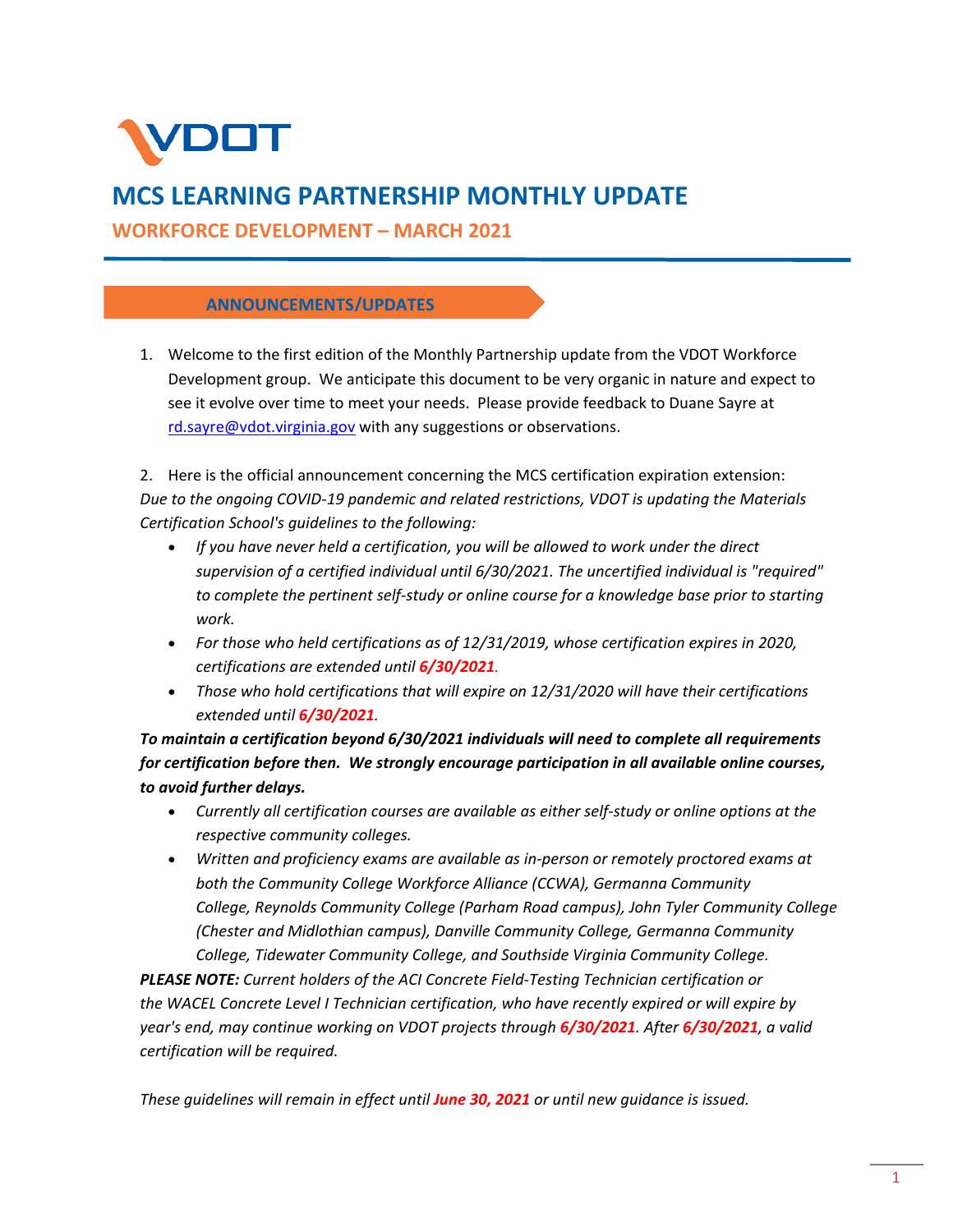As always, guidance will be updated as conditions shift. For more information, go to the Materials Certification School's web page on the VDOT website: http://www.virginiadot.org/business/matschools.asp

3. CCWA is now offering some occurrences of the CMA Plant, Concrete Plant and Soils & Aggregate Compaction courses as virtual classes. See the class schedule section for more information



From the chart below we can see that the registrations for 2021 are down 76% from the same time in 2019.



# **CLASS SCHEDULE**

| <b>CCWA</b>                                                                                             |
|---------------------------------------------------------------------------------------------------------|
| <b>Central Mix Aggregate:</b>                                                                           |
| 03/09/21 (CCWA-WDCC) ** This class will be held both virtually and in-person**                          |
| 04/20/21 (CCWA-WDCC) ** This class will be held virtually **                                            |
| For Central Mix Aggregate Plant Certification Proficiency Exams, please email trainer@ccwa.vccs.edu for |
| more information.                                                                                       |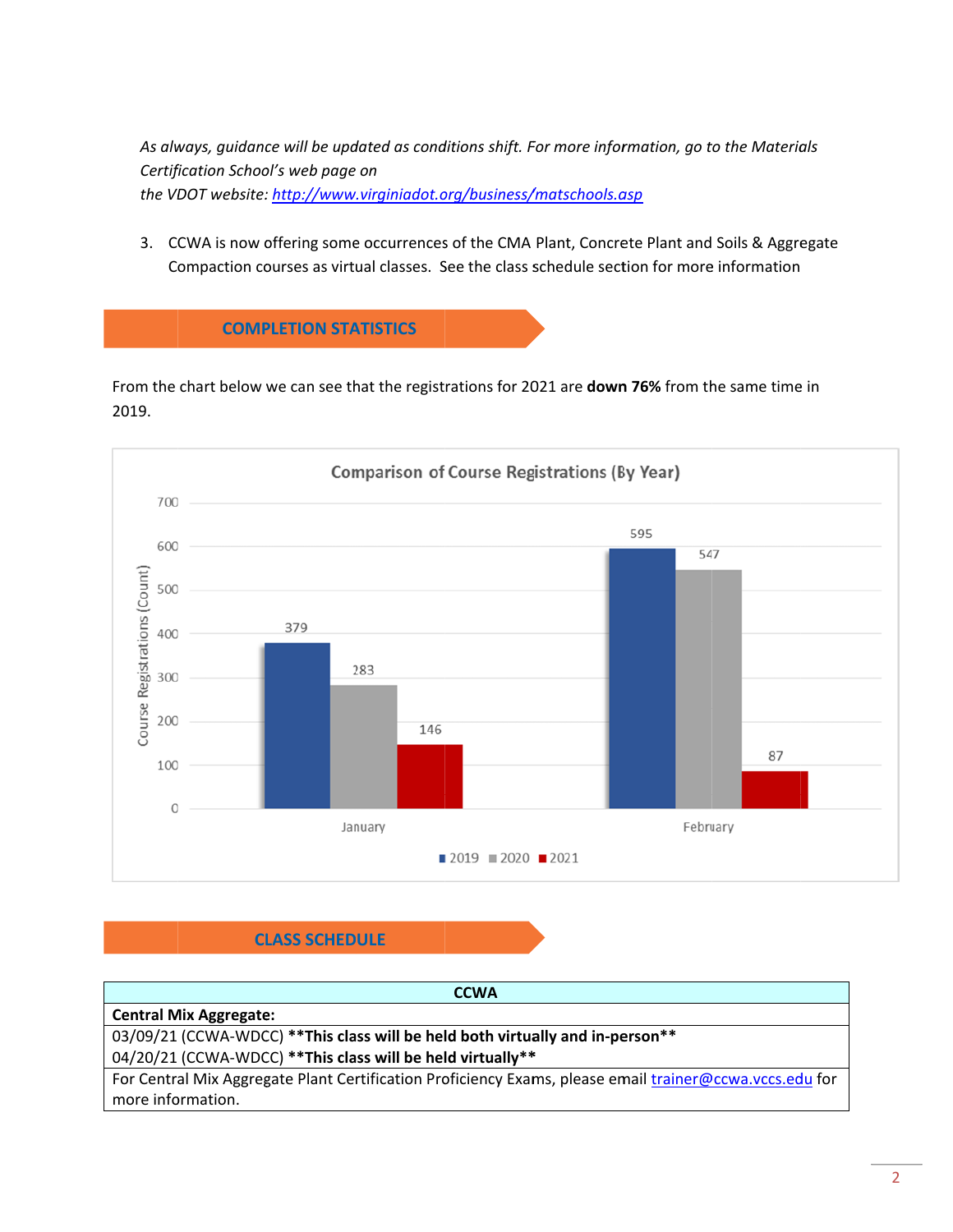#### **Concrete Plant:**

03/16/21 (Virtual) **\*\*This class will be held virtually\*\*** 04/08/21 (CCWA‐WDCC)

#### **Pavement Marking:**

This class is only offered as an online class.

#### **Soils & Aggregate Compaction:**

#### 03/23/21 **\*\*This class will be held virtually\*\***

03/30/21 (CCWA‐WDCC)

04/13/21 (JTCC – Chester)

04/27/21 (JTCC – Chester)

05/11/21 (CCWA‐WDCC)

#### **Soils & Aggregate Compaction Proficiency Exams:**

3/05/21 (CCWA‐WDCC)

3/12/21 (CCWA‐WDCC)

3/17/21 (CCWA‐WDCC)

3/18/21 (CCWA‐WDCC)

**All CCWA classes are available as a Self‐Study option.**

**\*\*CCWA is now offering virtual Soils and Aggregate Compaction Proficiency Exams. Please email clamont@ccwa.vccs.edu for more information. \*\***

#### **Germanna CC**

All classes are only offered as online classes. Proficiencies are available as virtual or very limited in person examinations.

(Asphalt Field I, Asphalt Field II, Asphalt Plant I, Asphalt Plant II, Asphalt Plant Mix Design, Slurry Surfacing, Surface Treatment, Cold Asphalt Recycling‐ Field, Cold Asphalt Recycling – Plant, and Full Depth Reclamation)

## **TESTING CENTERS**

| <b>Testing Center</b>      | Used by<br><b>Community College Workforce</b><br><b>Alliance (CCWA)</b> | Used by<br>Germanna CC |
|----------------------------|-------------------------------------------------------------------------|------------------------|
| <b>Central Virginia CC</b> | x                                                                       |                        |
| <b>Danville CC</b>         | x                                                                       | x                      |
| J. Sargeant Reynolds CC    | x                                                                       |                        |
| John Tyler CC              | x                                                                       |                        |
| Paul D. Camp CC            |                                                                         | x                      |
| Southside Virginia CC      |                                                                         | x                      |
| <b>Tidewater CC</b>        | x                                                                       | x                      |